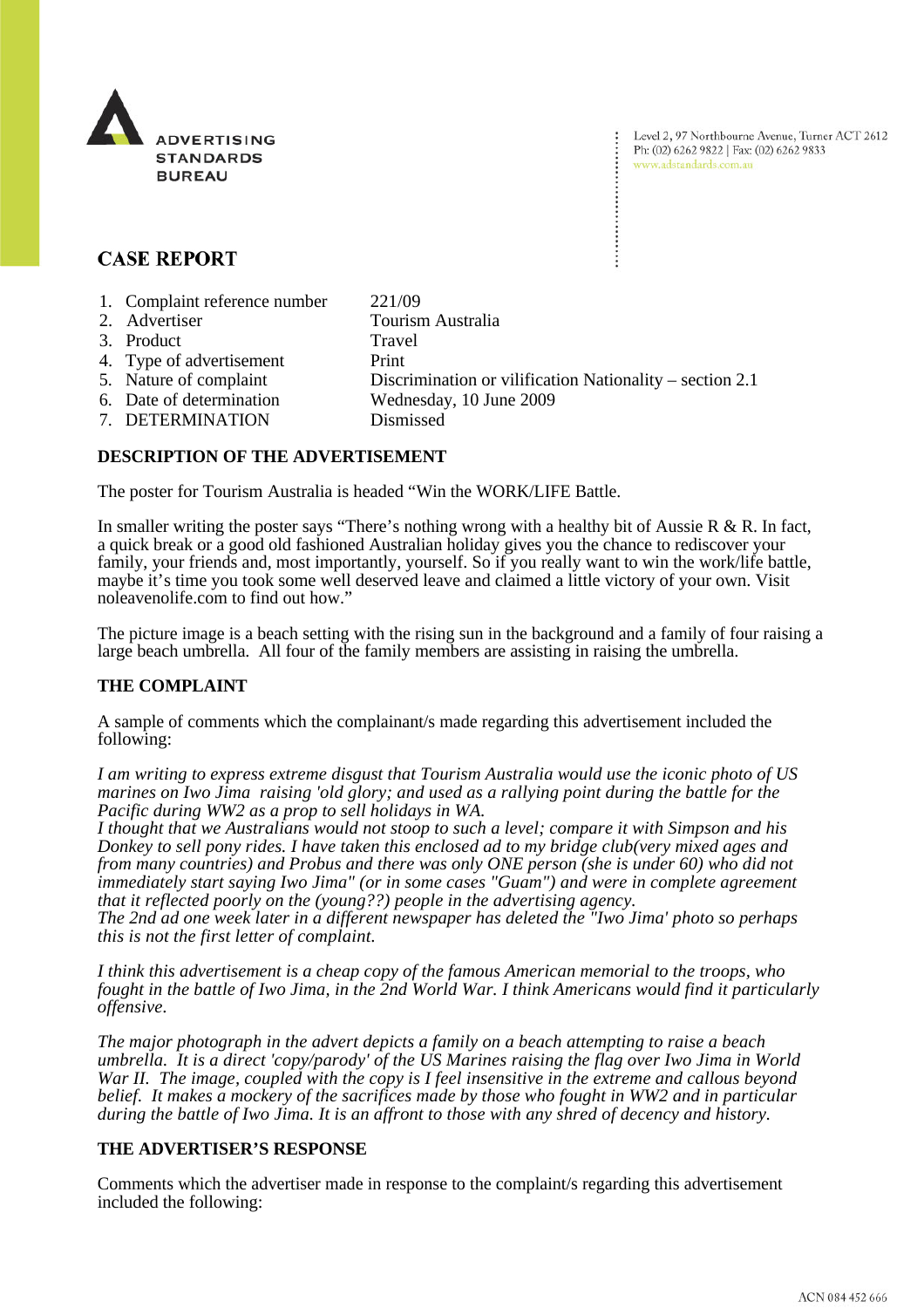*The advertisement in question is part of a national (Australian) domestic tourism campaign titled No Leave/No Life which was launched in March 2009.* 

*The campaign encourages Australian employers and employees to convert stockpiled leave entitlements into Australian holidays to support the domestic tourism industry. The domestic tourism industry, worth in excess of \$60 billion to the local economy, has been impacted over recent years by an increasing number Australians stockpiling their leave.* 

*The No Leave No Life campaign aims to address some of these issues by reminding workers just how healthy an old-fashioned Australian holiday is, for them and for the country.* 

*The campaign challenges the everyday Australian worker to win the work/life battle by using some of their well-earned leave to reconnect with loved ones and in doing so, do something for the country.* 

*The campaign creative was inspired by historic style public 'service' campaigns of the past which encouraged citizens to "Do Something For Your Country". This inspiration reflected research which indicated that many Australians felt in a constant "battle" to balance their work and their leisure time.* 

*TA has consulted widely among groups representing employers and employees across the private and public sectors, business and the tourism industry, including State and Territory tourism organisations.* 

*To date 178 employers, including 35 major corporations or public service departments or agencies, have registered to download resources to participate in the program. TA has briefed more than 1,350 industry representatives on the program and business groups such as AICC, BCA and AIG are assisting with the distribution of information to their members.* 

*Response to specific complaints:* 

*Complaint received by email on 04/04/2009 Nature of complaint: Discrimination or vilification Nationality* 

*Tourism Australia rejects the complainant's claim that the image in the advertisement represents "discrimination or vilification" of the citizens of the United States of America, or that it "makes a mockery of the sacrifices made by those who fought in WW2 and in particular during the battle of Iwo Jima."*

*Tourism Australia acknowledges that some Australians who are familiar with the photographic image of the raising of the US flag on Iwo Jima may well see similarities in the pose of the family and that of the US Marines depicted on Iwo Jima. However, Tourism Australia rejects the complainant's claim that the image is designed to, or does, make fun of, or hold up to ridicule that historic event. Tourism Australia would argue that in fact that its image is used in a generic sense – as a representation of a group of people united in a common cause, and marking 'victory'. In the case of this campaign the image is of a family raising a beach-umbrella to mark victory in the 'work/life' battle. There will be many Australians unfamiliar with the Iwo Jima image but who will immediately recognise the symbolism represented in the advertisement as that of 'marking victory' – that was the intent.* 

*Complaint received by email on 19/04/2009 Nature of complaint: Discrimination or vilification Nationality* 

*Tourism Australia rejects the complainant's claim that "Americans would find it particularly offensive" on two counts. Firstly, the target audience is Australians within Australia. The ad is not designed for, nor will it be used, in the United States of America or indeed anywhere internationally. Secondly, as stated above in response to the complaint of 04/04/09, Tourism Australia rejects any claim that the advertisement is designed to ridicule or make a mockery of the American armed forces.* 

### **THE DETERMINATION**

The Advertising Standards Board ("Board") considered whether this advertisement breaches Section 2 of the Advertiser Code of Ethics (the "Code").